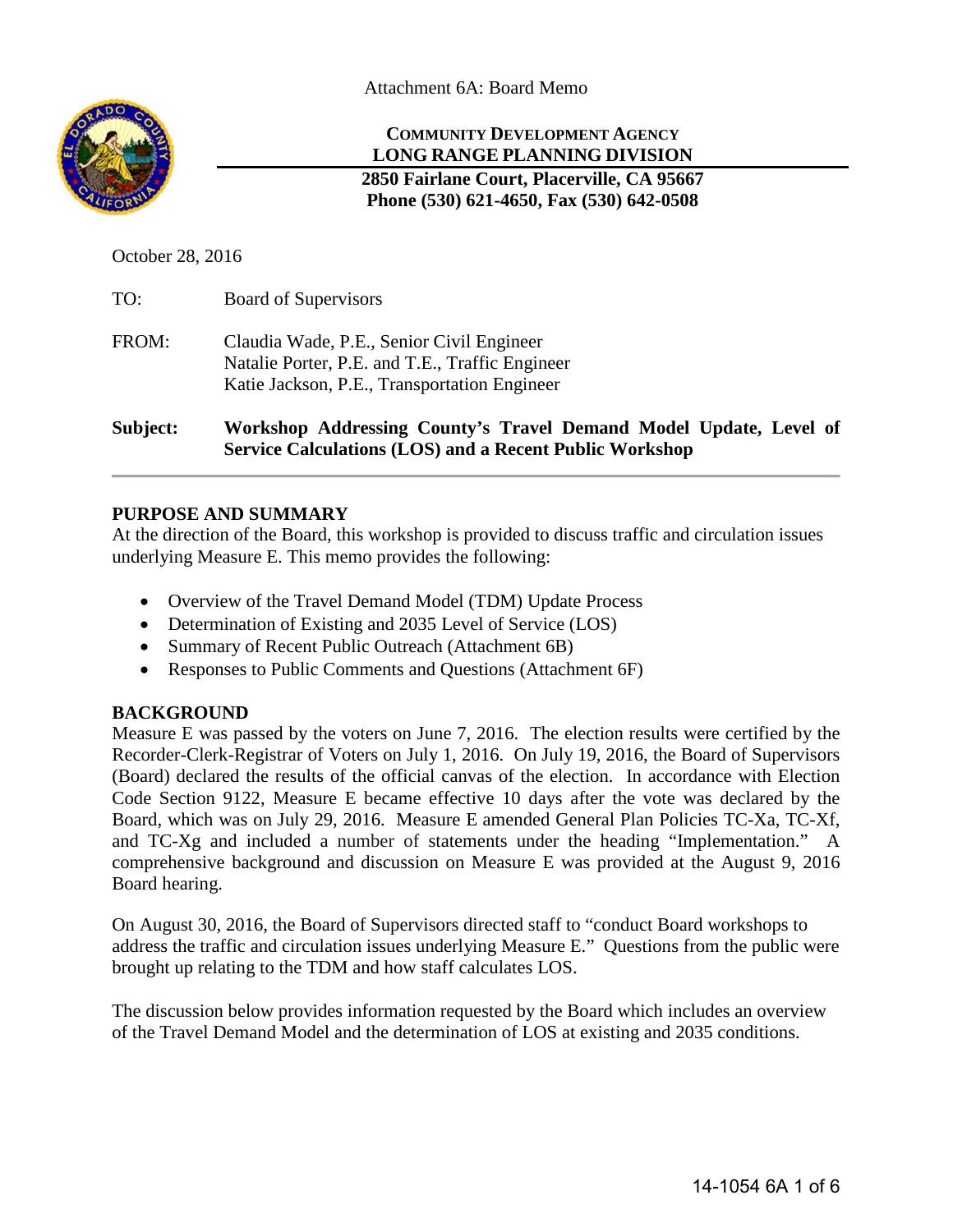October 28, 2016 TDM, LOS, and Public Outreach Summary Page 2 of 6

## **DISCUSSION**

## **Overview of TDM Update Process**

On December 19, 2011, the Board received a Travel Demand Model Needs Assessment that reviewed the prior TDM and highlighted areas where it could be improved. As a result, on January 24, 2012, the Board authorized the TDM update and a contract with Kimley-Horn and Associates, Inc. (KHA). As part of the contract, KHA was directed to decline contracts for land development projects in El Dorado County in order to ensure there would be no conflict of interest in the development of the TDM.

The original scope of work for the TDM update included the following components:

- Component 1: Update the TDM to use 2010 traffic data as the "baseline" for existing traffic conditions.
- Component 2: Model the traffic impacts for the Targeted General Plan Amendment and Zoning Ordinance Update Environmental Impact Report.
- Component 3: Update the growth forecast through 2035 for use in the TDM (provide two forecast scenarios for the County's consideration).

As a result of public and the Board's desire to consider other growth forecast scenarios, the KHA contract was amended. The Board gave staff direction in April 8, 2014 (Legistar No.14-0245) to use a 2035 growth forecast of 1.03% of residential growth with a distribution of 75 percent to occur in the Community Regions, and 25 percent to occur outside of the Community Regions which is consistent with General Plan goals and policies.

As development of the TDM progressed, various updates were brought before the Board for input during the process. SACOG and Caltrans were involved throughout the entire TDM update process and have provided comments during the major steps, including those related to finalizing the 2010 Baseline roadway network, revising Traffic Analysis Zones, and determining the basic methodology used in the development of the forecast.

In April 2013, the County contracted with Kittelson & Associates, Inc. (Kittelson) to provide a peer review of the TDM. Kittelson does not perform developer-related traffic engineering within the County, and as such, was the most neutral third party available to conduct an impartial peer review. The purpose for Kittelson's peer review was to provide an expert overview of model inputs, assumptions, and outputs. Kittelson also ensured that the TDM functions properly and meets the state-of-the-practice modeling guidelines, and produces reasonable results.

The County received letters of concurrency from the Sacramento Area Council of Governments (SACOG) (February 3, 2014) and Caltrans (September 22, 2014) stating that the El Dorado County TDM conforms to state-of-practice in subarea travel demand modeling, meets traffic assignment validation standards suggested by the Federal Highway Administration (FHWA) and Caltrans, and is an appropriate tool for the County's long range planning purposes.

At the direction of the Board, staff provided a comprehensive overview of the TDM on February 4, 2014 (Legistar #14-0245). This presentation as well as several other Board and Public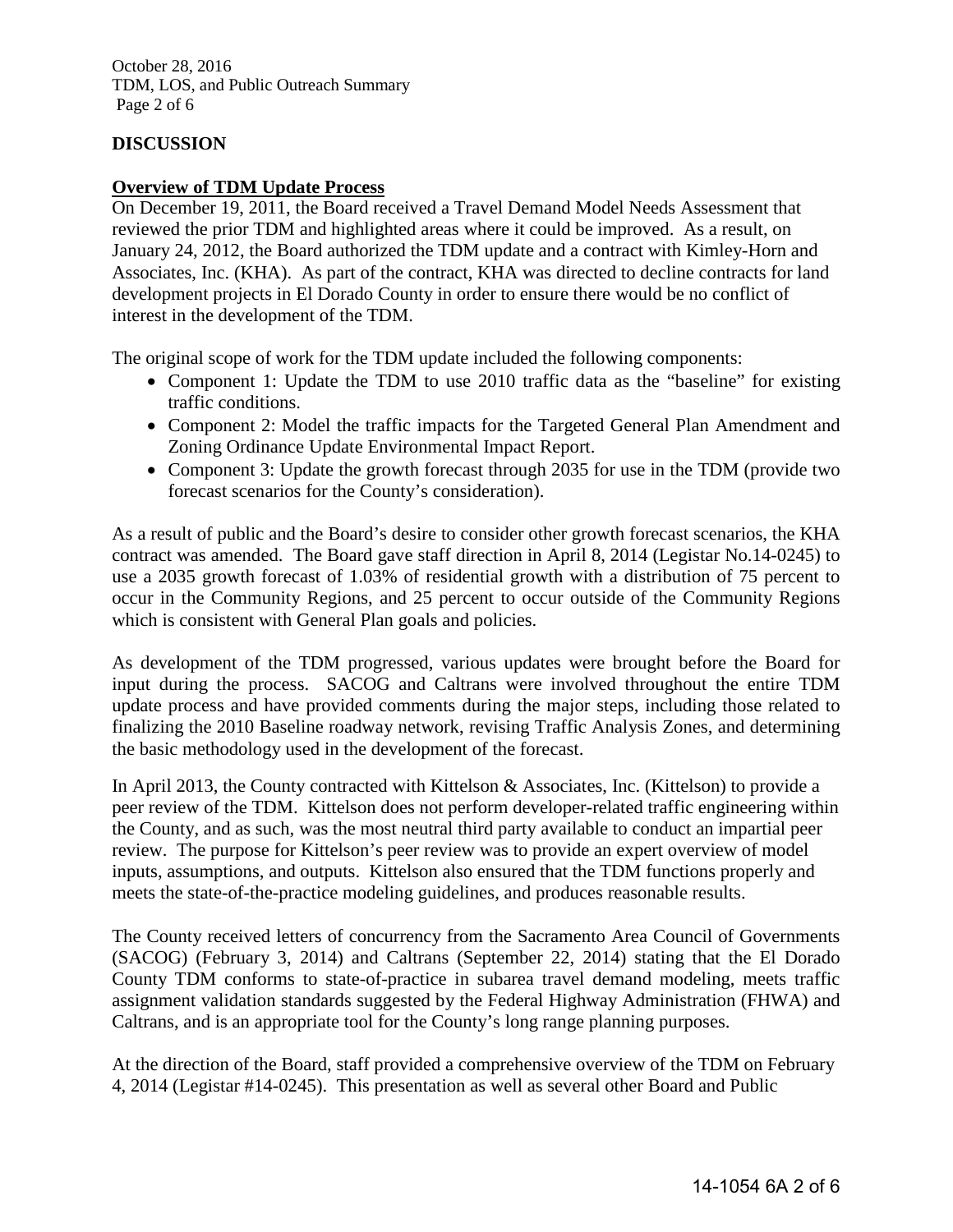October 28, 2016 TDM, LOS, and Public Outreach Summary Page 3 of 6

Workshops provided information relating to how the TDM was established and its uses. See Attachment 6B for a list of the Board and Public Workshop dates.

## **Determination LOS**

The Measure E Memo (Attachment 4A) includes a discussion on why the County cannot substantiate Caltrans' reported LOS in their *Transportation Concept Report and Corridor System Management Plan, United States Route 50*, dated June 2014. At the August 30, 2016 Board hearing, staff provided a comprehensive discussion of how LOS is determined for existing and 2035 conditions (Attachment 5B). In addition, staff discussed the differences between Caltrans data and the County's LOS calculations. Attachment 5B addresses why the Caltrans LOS for existing conditions, specifically Highway 50 westbound at the County line, differs from the County's analysis.

The County used Caltrans Performance Measurement System (PeMS) data provided by Caltrans on all of the Highway 50 facilities as the basis for determination of LOS. In a letter provided by Caltrans on the Major Update to the Capital Improvement Program (CIP) and Traffic Impact Mitigation (TIM) Fee Program on July 5, 2016, Caltrans stated that they "agree with the traffic analysis methodology, traffic analysis assumptions, and associated analysis results for US 50 for the existing and future scenarios." Staff held a meeting with Caltrans on September 14, 2016 to discuss the existing LOS on Highway 50 at the County line. At the meeting, Caltrans reiterated that they agree with the County's results for the existing and future scenarios. See Attachment 6C for the October 11, 2016 letter provided by Caltrans which reiterates that El Dorado County's LOS determination, specifically at the west bound US50 segment between El Dorado Hills Blvd/Latrobe Rd and Scott Road is operating at LOS E under existing conditions and **not** at LOS F.

#### **Summary of Recent Public Outreach**

On October 10, 2016, Long Range Planning staff held a public workshop at the El Dorado Hills Fire Station 85 (1050 Wilson Blvd, El Dorado Hills, CA) from 6:30 – 8:00 PM. The purpose of the workshop was to discuss how the County calculates LOS for County roadways and State highways in the unincorporated West Slope of El Dorado County. Additionally, staff provided a brief discussion on the County's TDM and the Major CIP and TIM Fee Program Update. The workshop provided an opportunity for the public to pose questions and comments on all of these topics and other transportation-related concerns.

The workshop was publicized in various ways. On October 5, 2016, an advertisement was placed in the Mountain Democrat. On September 30, 2016, a press release was issued by Long Range Planning. The information was posted to the County's Home Page under "News and Hot Topics" and on the Long Range Planning website under "What's New" on October 5, 2016. The newspaper advertisement, press release, and website post are contained in Attachment 6D.

In addition to the Community Development Agency staff, several transportation engineers and planners attended the workshop. The transportation professionals included a mix of public agency staff (from El Dorado County and Caltrans) and private consultants (from Kittelson & Associates, DKS Associates, and Kimley-Horn and Associates). This allowed the public an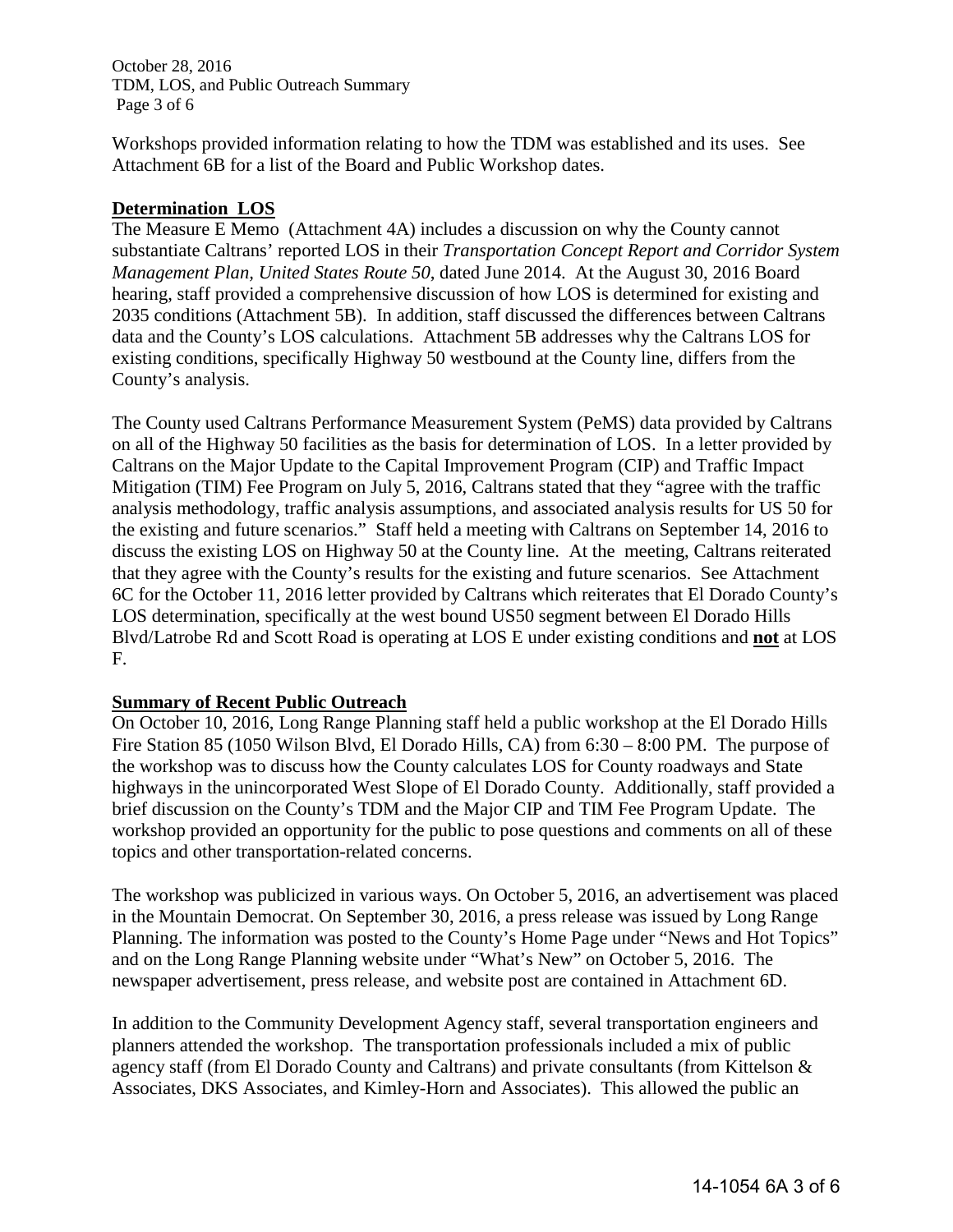October 28, 2016 TDM, LOS, and Public Outreach Summary Page 4 of 6

opportunity to ask questions of multiple experts and get one-on-one time with transportation professionals. The table below displays the transportation professionals who attended the workshop on behalf of the County.

| <b>Name</b>                                                                                                                                                                                                         | <b>Agency/Company</b>               | <b>Title</b>                                                               | License/<br><b>Certification</b>                            | <b>Years of</b><br><b>Experience</b> |  |
|---------------------------------------------------------------------------------------------------------------------------------------------------------------------------------------------------------------------|-------------------------------------|----------------------------------------------------------------------------|-------------------------------------------------------------|--------------------------------------|--|
| <b>Andrew</b><br><b>Brandt</b>                                                                                                                                                                                      | Caltrans                            | <b>Deputy District Director</b><br>for Maintenance & Traffic<br>Operations | Civil Engineer                                              | 28 Years                             |  |
| <b>Mike</b><br><b>Schmitt</b>                                                                                                                                                                                       | Kimley-Horn and<br>Associates, Inc. | <b>Senior Consultant</b>                                                   | AICP CTP and<br>PTP <sup>1</sup>                            | 22 Years                             |  |
| <b>Mike</b><br><b>Aronson</b>                                                                                                                                                                                       | Kittelson & Associates,<br>Inc.     | Principal Engineer                                                         | Civil Engineer                                              | 34 Years                             |  |
| John<br>Long                                                                                                                                                                                                        | <b>DKS</b> Associates               | Principal                                                                  | Civil Engineer<br>(CA, NV, & OR)<br><b>Traffic Engineer</b> | 40 Years                             |  |
| <b>Claudia</b><br>Wade                                                                                                                                                                                              | El Dorado County                    | Senior Civil Engineer                                                      | Civil Engineer                                              | 21 years                             |  |
| <b>Natalie</b><br>Porter                                                                                                                                                                                            | El Dorado County                    | <b>Traffic Engineer</b>                                                    | Civil Engineer,<br><b>Traffic Engineer</b>                  | 33 Years                             |  |
| <b>Katie</b><br><b>Jackson</b>                                                                                                                                                                                      | El Dorado County                    | <b>Transportation Planner</b>                                              | Civil Engineer                                              | 7 Years                              |  |
| <sup>1</sup> ACIP CTP – American Institute of Certified Planners, Certified Transportation Planner,<br>PTP – Professional Transportation Planner (license issued by the Institute of Transportation Engineers, ITE) |                                     |                                                                            |                                                             |                                      |  |

Each of the consultants listed was invited to participate due to their specific technical expertise or experience in County projects. Mike Schmitt, of Kimley-Horn and Associates, was the project manager of the County's TDM Update. Mike Aronson, of Kittelson & Associates, is the Principal Engineer for the County's Major CIP & TIM Fee Program Update. John Long, of DKS Associates, was selected based on his extensive experience in traffic operations projects and working with Caltrans in the Sacramento Region. Also, DKS Associates conducts independent reviews of traffic impact studies submitted to the County. DKS Associates primarily conducts work for public agencies and has no ties to the development community in El Dorado County.

#### *Public Workshop Content*

The public workshop began with a brief presentation (Attachment 6E). County staff provided a brief overview of the County's major projects, including the County's TDM Update and the Major CIP/TIM Fee Program Update. Staff discussed the Highway Capacity Manual (HCM). The HCM is the state-of-the-practice methodology for determining LOS on roadways,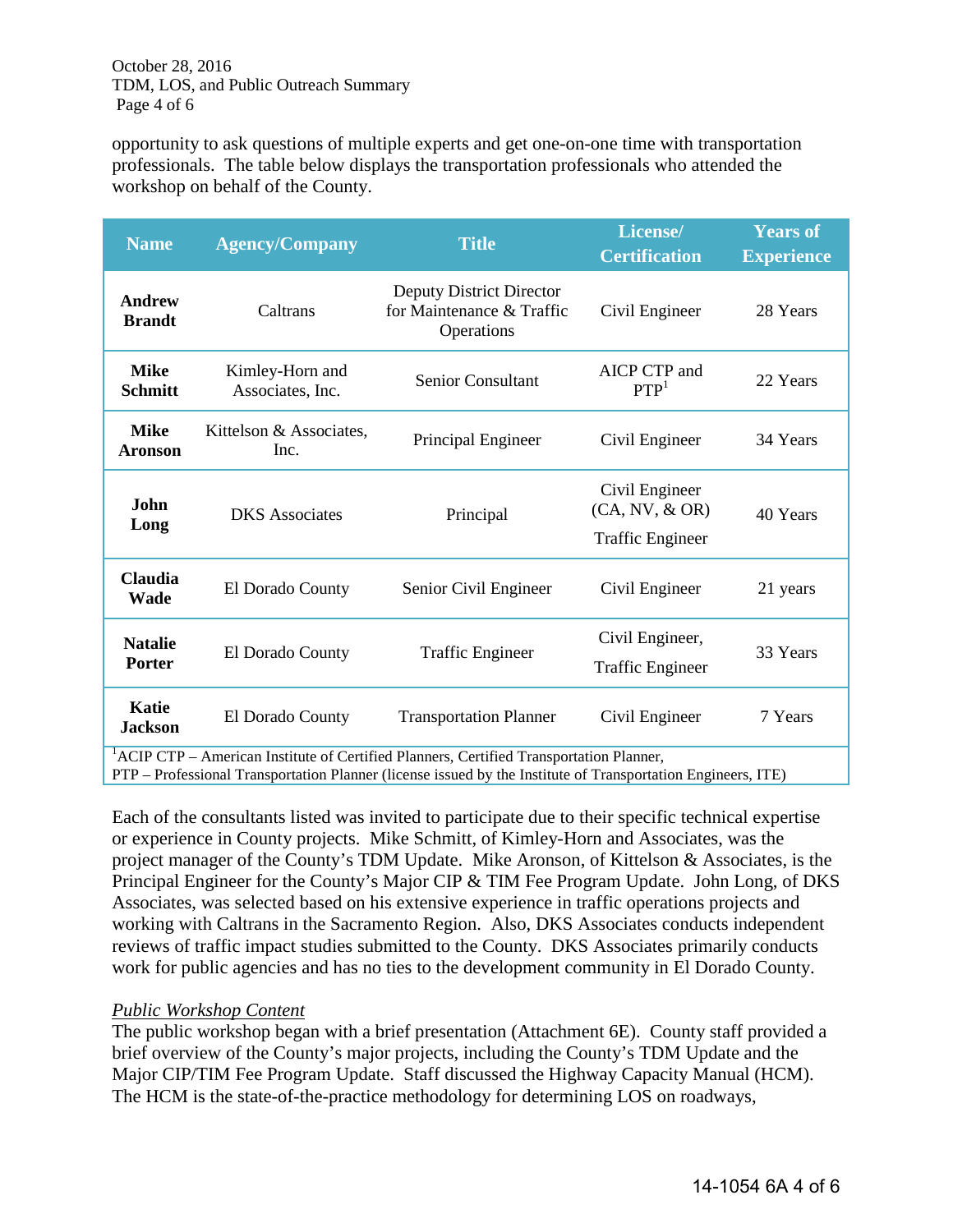October 28, 2016 TDM, LOS, and Public Outreach Summary Page 5 of 6

intersections, and freeways. The HCM is the prevailing methodology across the United States and is even used in other countries. General Plan Policy TC-Xd states that "Level of Service will be defined in the latest edition of the Highway Capacity Manual (Transportation Research Board, National Research Council) and calculated using the methodologies contained in that manual." It is important to note that the County's TDM model does not calculate LOS. In fact, the TDM is not utilized in calculating the existing conditions LOS. This is a common misconception about the TDM.

Mike Schmitt, of Kimley-Horn, provided an overview of the County's TDM. This included details about how the model works, the process used to update the model, and the public outreach process. He also explained that the County's TDM went through a thorough peer review process and was provided to both Caltrans and SACOG for review and comment. Comments from all three reviews were addressed prior to finalizing the model. Both Caltrans and SACOG issued letters to the County which state that the model conforms to the state-ofpractice in travel demand modeling; meets overall traffic assignment validation standards suggested by FHWA and Caltrans; and is an appropriate tool for the County's long range planning purposes (see Exhibit A and B of Attachment 5B).

Mike Aronson, of Kittelson & Associates, provided an overview of the Major CIP & TIM Fee Program Update. This overview was similar to the recent presentations before the El Dorado County Transportation Commission and the Planning Commission. He explained how we evaluate the existing and future deficiencies, how projects are identified for inclusion into the CIP and TIM Fee Program, and how projects are scheduled to maintain acceptable LOS on County roadways.

John Long, of DKS Associates, and Andrew Brandt, of Caltrans, addressed the public's concerns of LOS on Highway 50. This discussion focused on Highway 50 at the County Line, specifically addressing the westbound direction in the AM peak hour. The presentation discussed the differences in the existing LOS between the Caltrans *Transportation Concept Report and Corridor System Management Plan* (TCR/CSMP) and the County's recent LOS calculations (refer to Attachment 5B for the full discussion and technical calculations).

Peak hour traffic volumes and speed data were collected from Caltrans PeMS database and displayed during the presentation. Andrew Brandt, of Caltrans, stated that Caltrans staff has reviewed the PeMS data used by the County and even provided some of the data used for analysis. The analysis concludes that Highway 50 operates at acceptable LOS during the AM peak hour in the westbound direction at the County line. As stated in the October 11, 2016 letter, Caltrans concurs with the traffic volumes, assumptions, methodology, and conclusions presented by County staff for existing conditions.

#### *Public Comments and Questions*

At the workshop, the public was encouraged to ask questions on any traffic-related topic, including the methodology for calculating LOS and the County's TDM. Comments were submitted orally at the meeting, through comment cards and via e-mail after the presentation. Comments were taken via e-mail through Friday, October 14, 2016. Attachment 6F contains